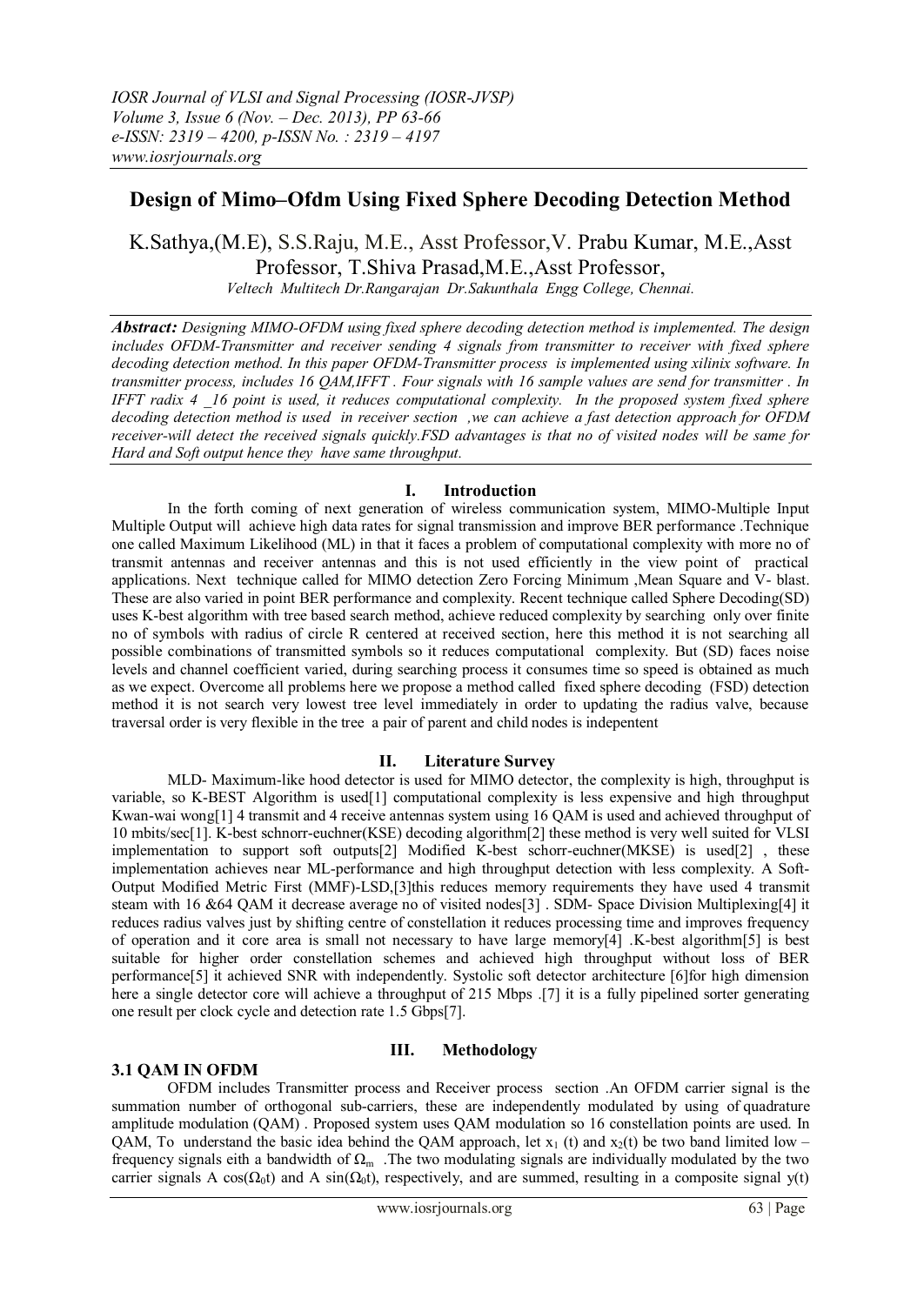given by y(t)=A x<sub>1</sub>(t) cos( $\Omega_0$ t) + A x<sub>2</sub>(t) sin ( $\Omega_0$ t). Two carrier signals have the same carrier frequency  $\Omega_0$  but having a phase difference of 90 degree. The carrier A cos( $\Omega_0$ t) is called in-phase component and carrier A  $\sin(\Omega_0 t)$  is called the quadrature component. The spectrum Y(j $\Omega$ ) of the composite signal y(t) is now given by  $Y(jΩ)=A/2{X_1(j(Ω-Ω_0))+X_1(j(Ω+Ω_0))}+A/2{X_2(j(Ω-Ω_0))+X_2(j(Ω+Ω_0))}$  and is seen to occupy the same bandwidth as the modulated signal obtained by a DSB modulation. To recover the original modulating signals , the composite signal is multiplied by both the in-phase and the quadrature components of the carrier separately, resulting in two signals:  $r_1(t)=y(t)\cos(\Omega_0 t)$ ,  $r_2(t)=y(t)\sin(\Omega_0 t)$ , here four signals with each one 16 samples are given input to QAM-16. QAM 16 produces 16 real and imaginary valves for each signals.



### **Fig1.1 QAM-16 CONSTELLATION MAPPING**

#### **3.2 IFFT IN OFDM**

These 16 real and imaginary valves are passed to IFFT block. In IFFT radix 4 16 point is used rather than radix 2 \_16 point because it reduces computational complexity. IFFT is used in OFDM transmitter process because IFFT eliminates individual multipliers and along with eliminates separate sinusoidal converters. IFFT eliminates so much of using oscillators. It only need one oscillators. Radix 2\_16 point uses 4 multiplier and 8 adders but radix 4 16 point uses 3 multipliers and 12 adders. These 4 input signals are transmitted in the transmitter process successfully.



**Fig 1.2 Block Diagram of Proposed System**

Next in the receiver section Fixed Sphere Decoding detection method is used. Fixed Sphere Decoding , searches over a fixed number of vectors within a circle of radius C centred at the received section. Since in FSD no of visited nodes will be same for Hard and Soft output hence they have same throughput.

### **IV. Simulation Results And Discussion**

OFDM-transmitter section process was implemented and simulated by using xilinix software. Simulation results shown in the figure 1.3 below shows that 1 signals with 16 sample value to qam input, it produces 16 real and imaginary valves obtained. Figure 1.4, 1.4.1 , 1.4.2 shows that IFFT output by Radix4\_ 16 point method calculated 4 signals with 16 samples with real and imaginary valves.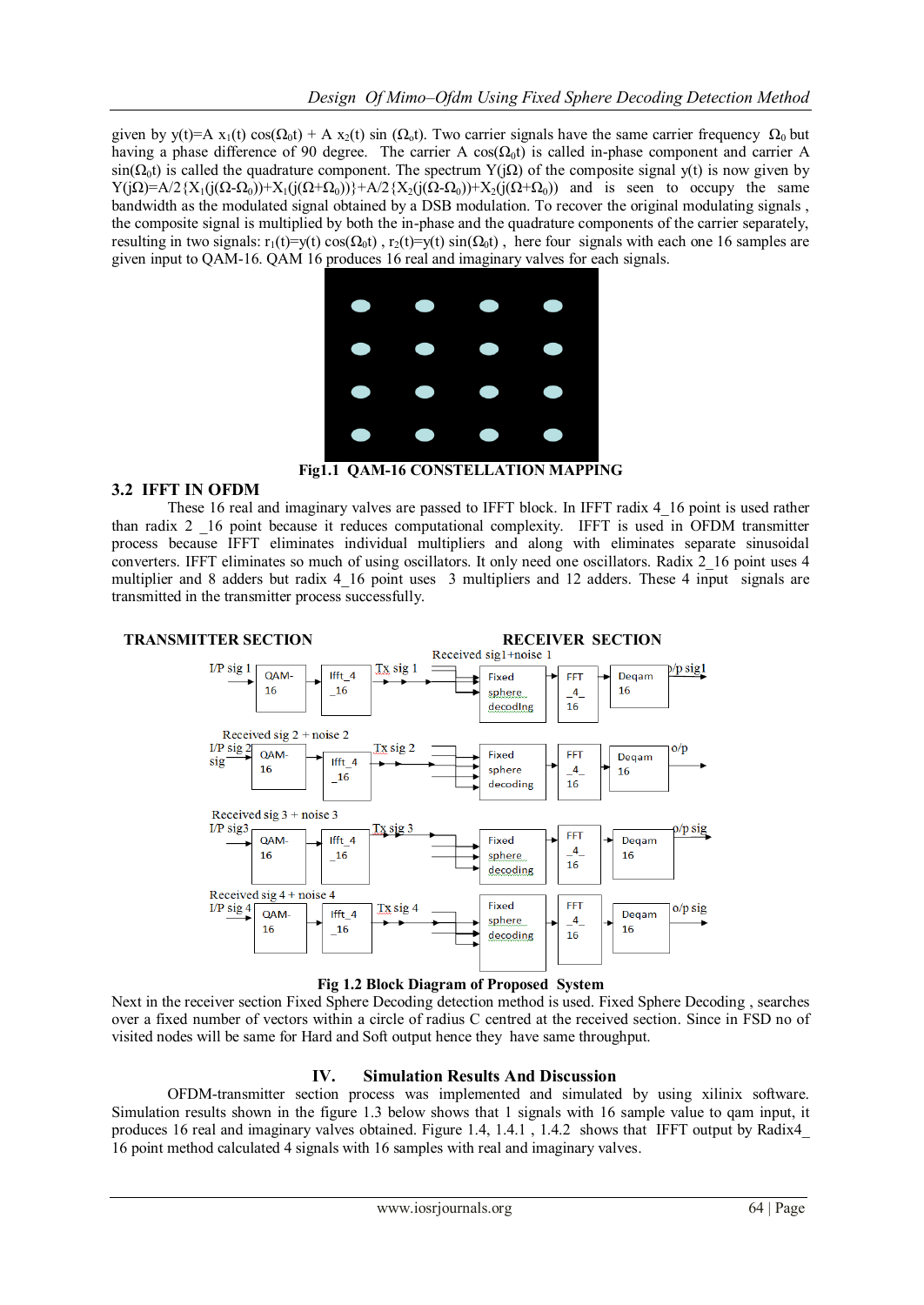

**Fig 1.4.1output of IFFT**